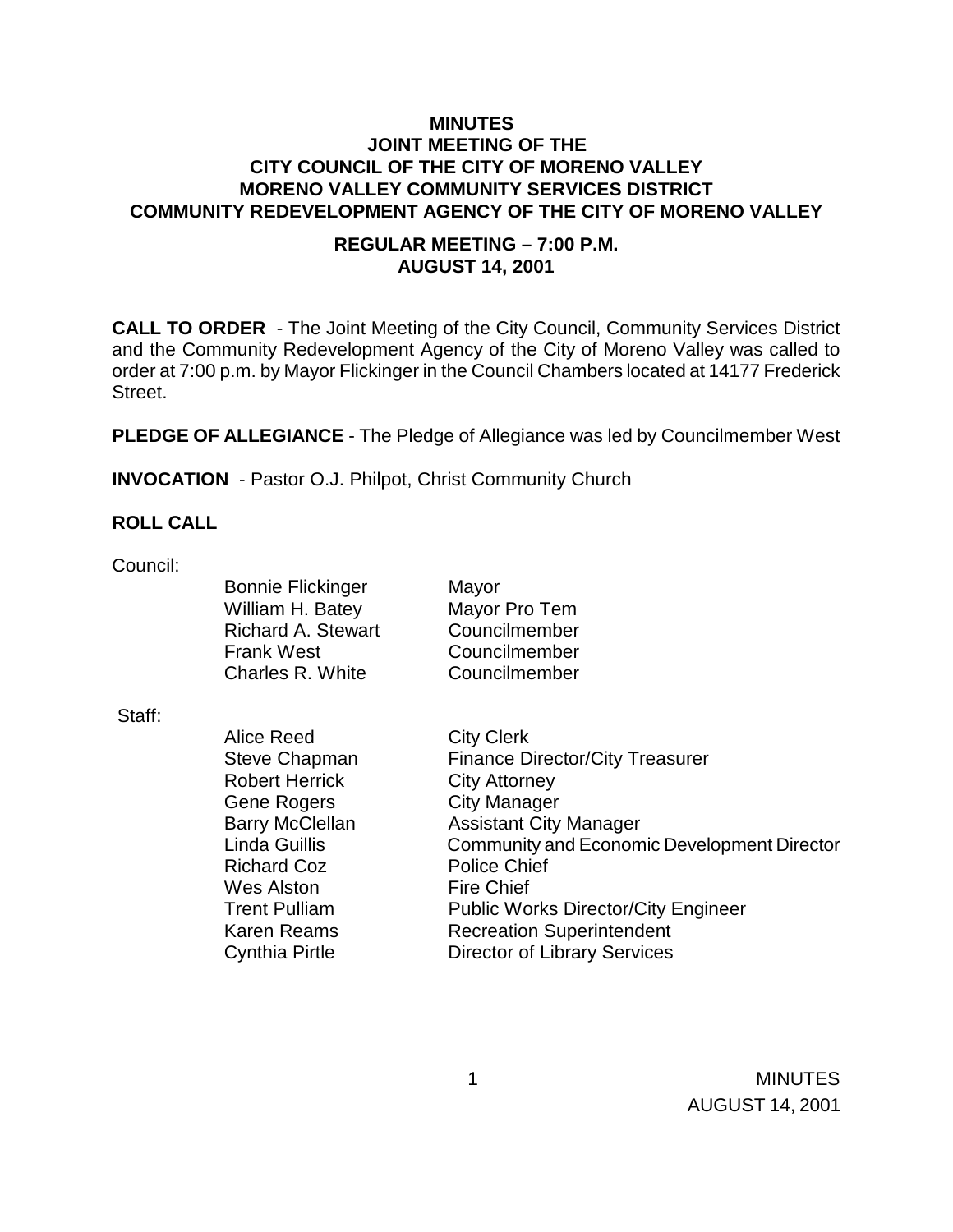## **SPECIAL PRESENTATIONS**

Councilmember Stewart and Fire Chief Wes Alston presented Randy Greenlee, Fire Apparatus Engineer, with a plaque honoring him as Firefighter of the Quarter.

Councilmember Stewart and Trent Pulliam, Director of Public Works/City Engineer presented Kent Wegelin, Associate Engineer with a plaque and gift certificate honoring him as the Employee as the Quarter.

Councilmember Stewart presented Patsy Christian with a proclamation recognizing her fifteen years of dedicated service to the City of Moreno Valley.

PUBLIC COMMENTS **ON ANY SUBJECT NOT ON THE AGENDA** UNDER THE JURISDICTION OF THE CITY COUNCIL ARE AS FOLLOWS:

George Albanese – Address matter of record (Submitted discourse for the record)

1) Closed session items

George Albanese – Address matter of record (Submitted discourse for the record)

1) Brown Act violations

Pete Bleckert – Address matter of record

Measure to repeal Utility User's Tax

Roosevelt Tate – 12080 Pigeon Pass Road, E140

1) Reinstatement of Police Officer Robert Marks

Wybe Schaafsma – 24830 Ramona Lane

1) Defeat of Measure "A"

Kenneth Loomis – 25370 Ramblewood Court

1) Need to build up business in Moreno Valley

Priscilla Banks – 13560 Searson Drive

1) Importance of public safety

### Ray Hosman – Address matter of record

- 1) Low cost housing
- 2) Utility User's Tax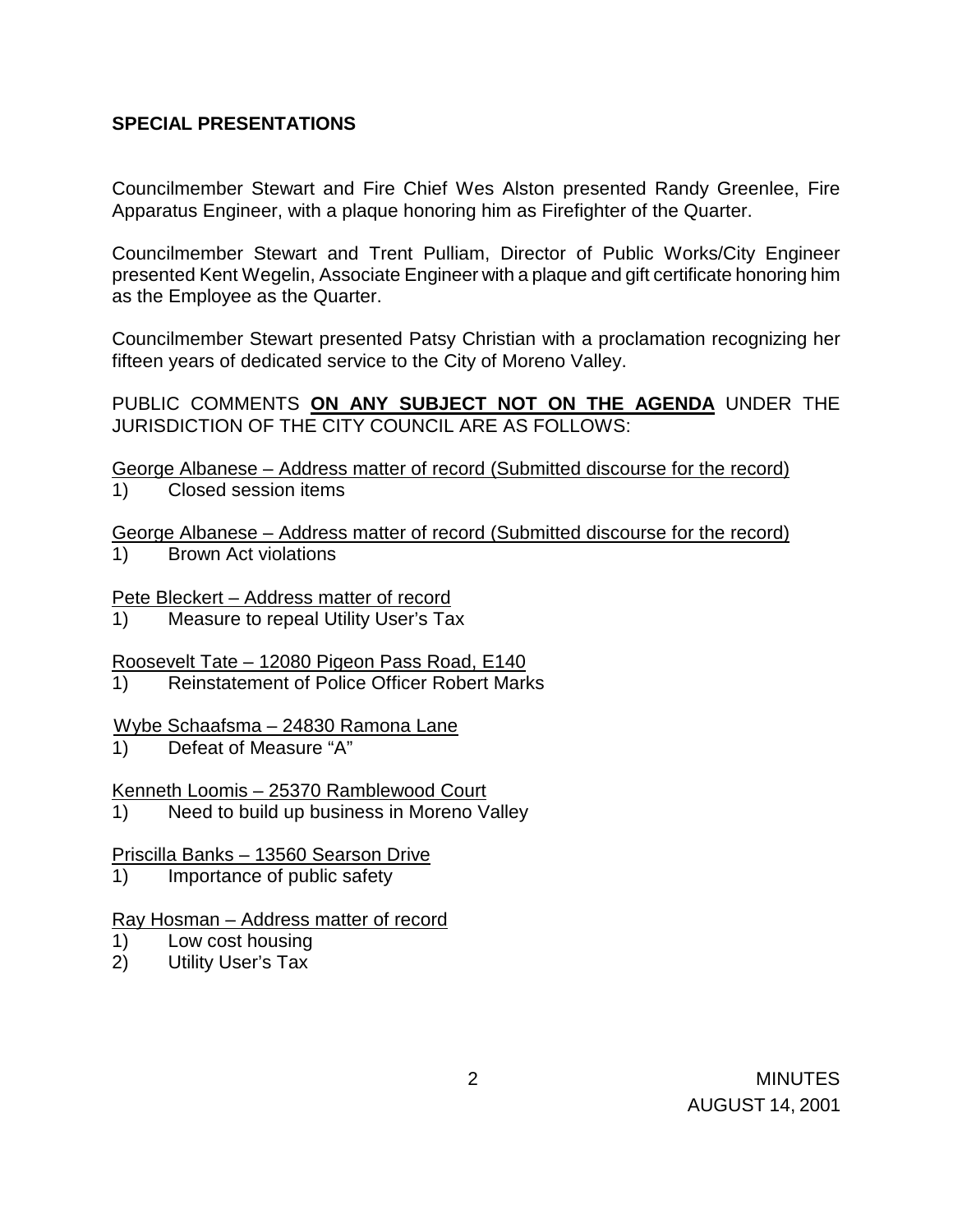# **JOINT CONSENT CALENDARS (SECTIONS A-C) OF THE CITY COUNCIL OF THE CITY OF MORENO VALLEY, MORENO VALLEY COMMUNITY SERVICES DISTRICT, AND COMMUNITY REDEVELOPMENT AGENCY OF THE CITY OF MORENO VALLEY**

Mayor Flickinger opened the agenda items for the Consent Calendars for public comments.

### Pete Bleckert – Address matter of record (Item A11)

1) Resignation of Judy Nieburger and Denise Lanning from Library Advisory Board

Councilmember White made a motion, seconded by Mayor Pro Tem Batey to approve the Consent Calendars in their entireties, with the exception of A9, Approve Budget Adjustment and Award Construction Contract for Myers Avenue Improvements from Heacock Street to Perris Boulevard; and Miscellaneous Street Improvements within Tract 22139, Tract 24478, and Plot Plan 1338, Project No. 98-92774-2, pulled for separate discussion/action. Motion carried 5-0. Roll call vote.

# **A. CONSENT CALENDAR** - **CITY COUNCIL**

- A1. ORDINANCES FIRST READING BY TITLE ONLY Waived reading of all Ordinance Introductions and read by title only.
- A2. MINUTES –SPECIAL MEETING OF JUNE 20, 2001 Approved as submitted.
- A3. MINUTES REGULAR MEETING OF JUNE 26, 2001 Approved as submitted.
- A4. PA 00-0025 AURORA MODULAR INDUSTRIES ACCEPT AGREEMENT AND BONDS FOR PUBLIC IMPROVEMENTS – EAST SIDE OF PERRIS BOULEVARD, NORTH OF NANDINA AVENUE Accepted the bonds and the Agreement for Public Improvements; authorized the Mayor to execute the agreement; and directed the City Clerk to forward the signed agreement to the County Recorder's Office.
- A5. WARRANT REPORTS MAY 31, 2001 AND JUNE 30, 2001 Adopted Resolution No. 2001-37:

Resolution No. 2001-37

 A Resolution of the City Council of the City of Moreno Valley, Approving the Warrant Reports, Dated May 31, 2001 and June 30, 2001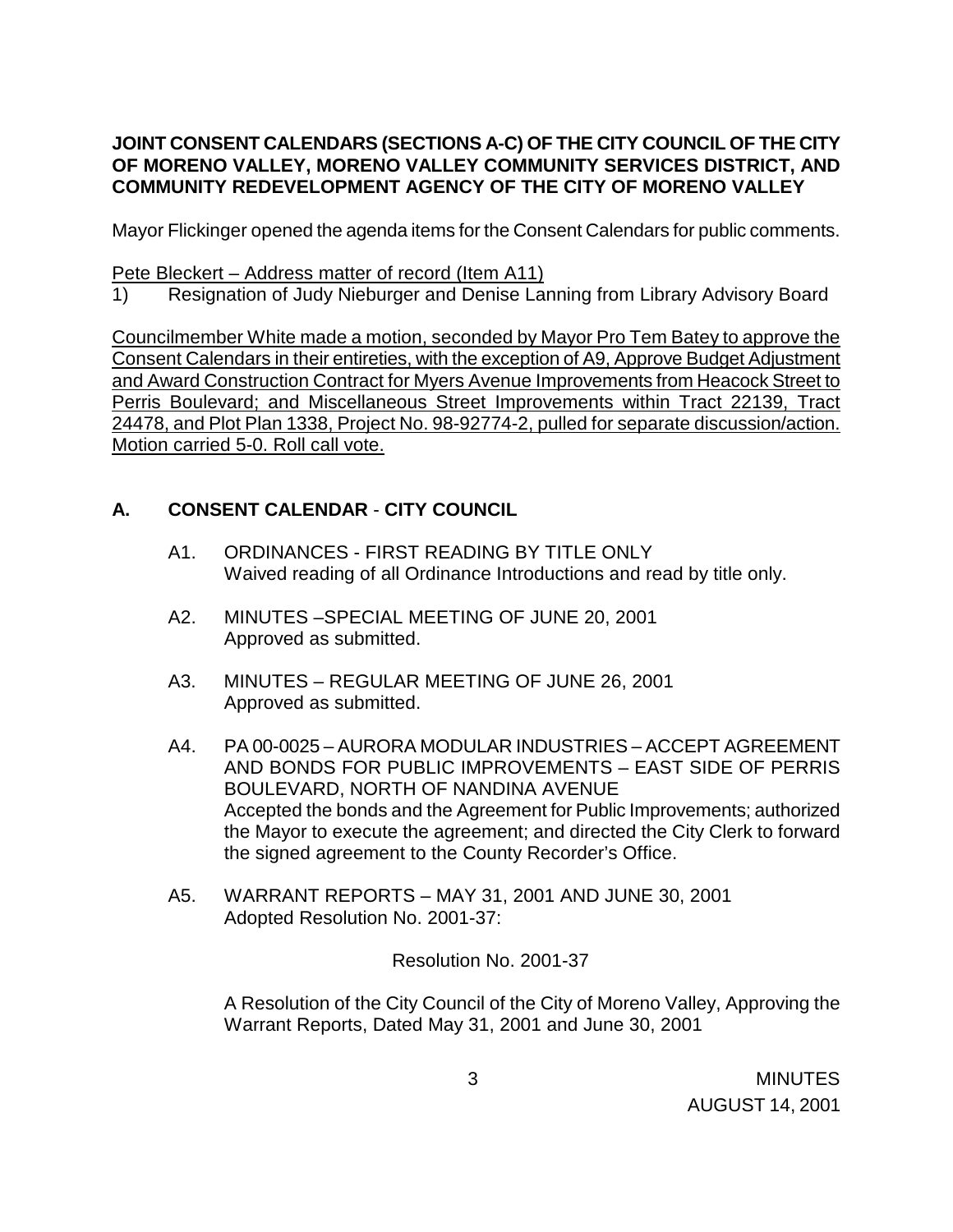A6. CAPITAL IMPROVEMENT PROJECTS: DETERMINATIONS PURSUANT TO SECTION 33445 OF THE CALIFORNIA STATE HEALTH AND SAFETY CODE

Adopted Resolution No. 2001-38:

#### Resolution No. 2001-38

 A Resolution of the City Council of the City of Moreno Valley Making Necessary Determinations Pursuant to Section 33445 of the California State Health and Safety Code for Redevelopment Agency Funding of Public Improvements

A7. RESOLUTION NO. 2001-39, APPROVE AND AUTHORIZE EXECUTION OF PROGRAM SUPPLEMENT AGREEMENT NO 010-M, TO THE ADMINISTERING AGENCY-STATE AGREEMENT FOR FEDERAL-AID PROJECT NO. 08-5441 FOR THE PRELIMINARY ENGINEERING OF A REINFORCED CONCRETE BOX CULVERT ALONG REDLANDS BOULEVARD AT STORM CHANNEL LINE "F" (CITY PROJECT NO. 97- 25898)

 Adopted Resolution No. 2001-39, and approved Program Supplement Agreement No. 010-M, to the Administering Agency-State Agreement for Federal-Aid Project No. 08-5441 for the preliminary engineering of a reinforced concrete box culvert along Redlands Boulevard at Storm Channel Line "F" and authorize the Mayor to execute Program Supplement No. 010- M.

Resolution No. 2001-39

Resolution of the City Council of the City of Moreno Valley, California, Approving and Authorizing Execution of Program Supplement No. 010-M to Administering Agency-State Agreement No. 08-5441 for Federal-Aid Projects Between the State of California, Acting By and Through the Department of Transportation, and the City of Moreno Valley

A8. NOTICE OF COMPLETION, PROJECT NO. 99-26656 - TRAFFIC SIGNAL AT FREDERICK STREET/BAY AVENUE Accepted the work as complete for the traffic signal installation, at Frederick Street and Bay Avenue, constructed by New West Signal, of Rancho Cucamonga, CA.; ratify Contract Change Order No. 1 (Final) which reflects the adjustment to the final bid item quantities and the revised street improvements; directed the City Clerk to record the Notice of Completion within ten (10) days at the Office of the County Recorder of Riverside County as required by Section 3093 of the California Civil Code; authorized the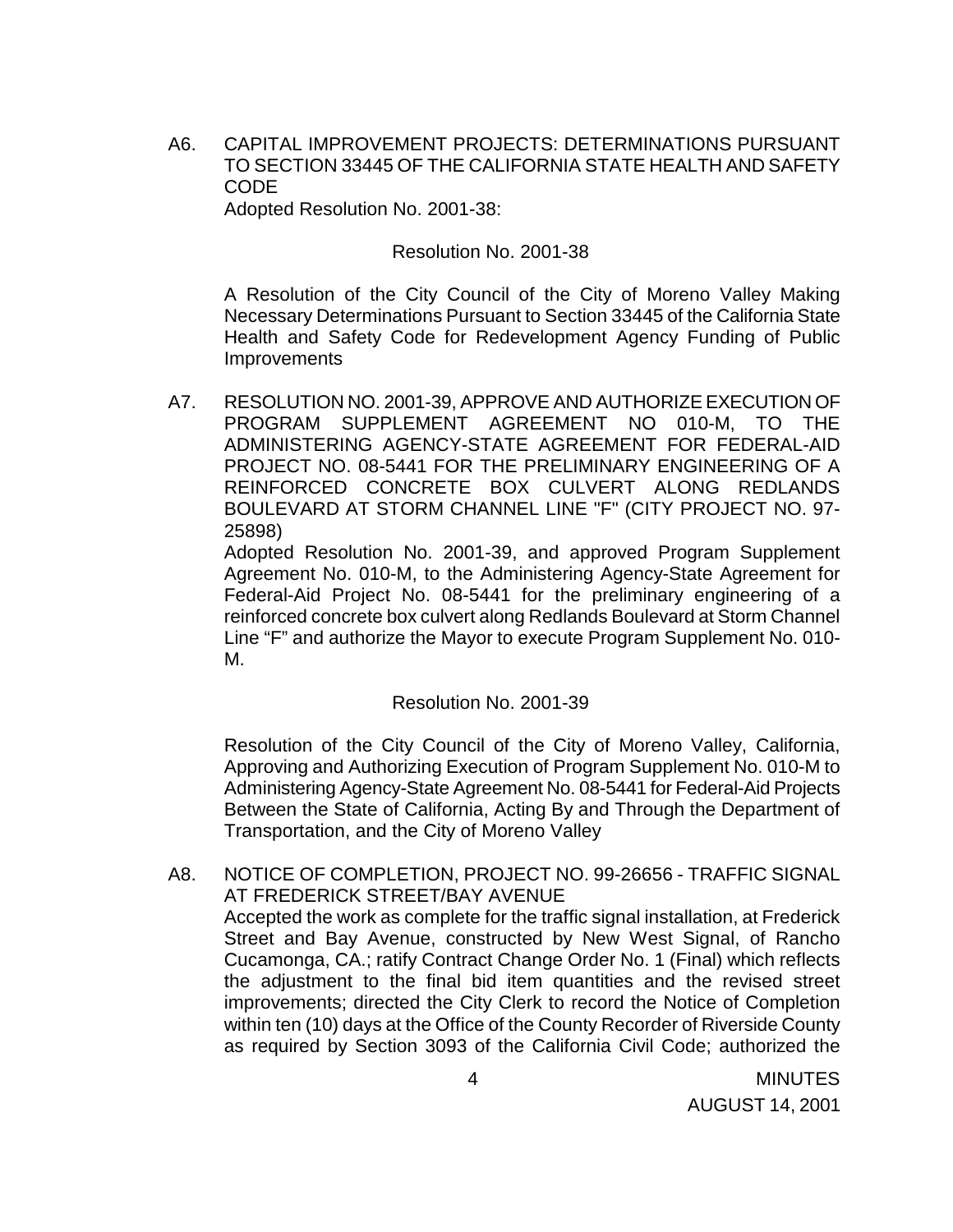Finance Director to release the retention to New West Signal thirty-five (35) calendar days after the date of recordation of the Notice of Completion, if no claims are filed against the project (account no. 426.65620.7200); and accept the traffic signals into the City maintained road system.

A10. APPROVE THE BUDGET ADJUSTMENT AND AWARD CONSTRUCTION CONTRACT FOR MYERS AVENUE IMPROVEMENTS FROM HEACOCK STREET TO PERRIS BOULEVARD; AND MISCELLANEOUS STREET IMPROVEMENTS WITHIN TRACT 22139, TRACT 24478, AND PLOT PLAN 1338. PROJECT NO. 98-92774-2

Approved the Budget Appropriation Adjustments transferring \$18,000 from the RDA Tax Increment Fund Balance (Account No. 895) to Myers Avenue Improvements from Heacock Street to Perris Boulevard (Account No. 892.71520) to fund the shortfall in the Myers Avenue Street improvement project budget; awarded the construction Contract to Vance Corporation, Rialto, California 92377, the lowest responsible bidder; authorized the Mayor to execute a Contract with Vance Corporation; authorized the issuance of a Purchase Order to Vance Corporation, in the amount of \$1,550,237.00 (the amount of bid plus 5% contingency for Myers Avenue Street Improvements and 10% contingency for the Tracts, Plot Plan, and EMWD waterline relocation), when the Contract has been signed by all parties, and contingent on EMWD depositing its participating cost (Account No. 892.71520 for Myers Avenue, and Account No. 359.359.2205 for Tracts 22139, 24478, and Plot Plan 1338); and approved the street closure of Myers Avenue in two phases, between Heacock Street and Indian Street for three (3) months, and between Indian Street and Perris Boulevard for three (3) months.

### A11. CERTIFICATION OF SPECIAL MUNICIPAL ELECTION

 Adopted Resolution 2001-40, reciting the fact of the Special Municipal Election held July 31, 2001, declaring the result and such other matters as provided by law, certifying that the total number of votes cast for Measure "A" was 4713, of which 4568 were validated, with 2027 votes cast in favor of said measure and 2541 votes cast against said measure, and certifying further that the number of votes required for approval of Measure "A" was not received.

### Resolution No. 2001- 40

 A Resolution of the City Council of the City of Moreno Valley, California, Reciting the Fact of the Special Municipal Election held July 31, 2001, Declaring the Result and Such Other Matters as Provided by Law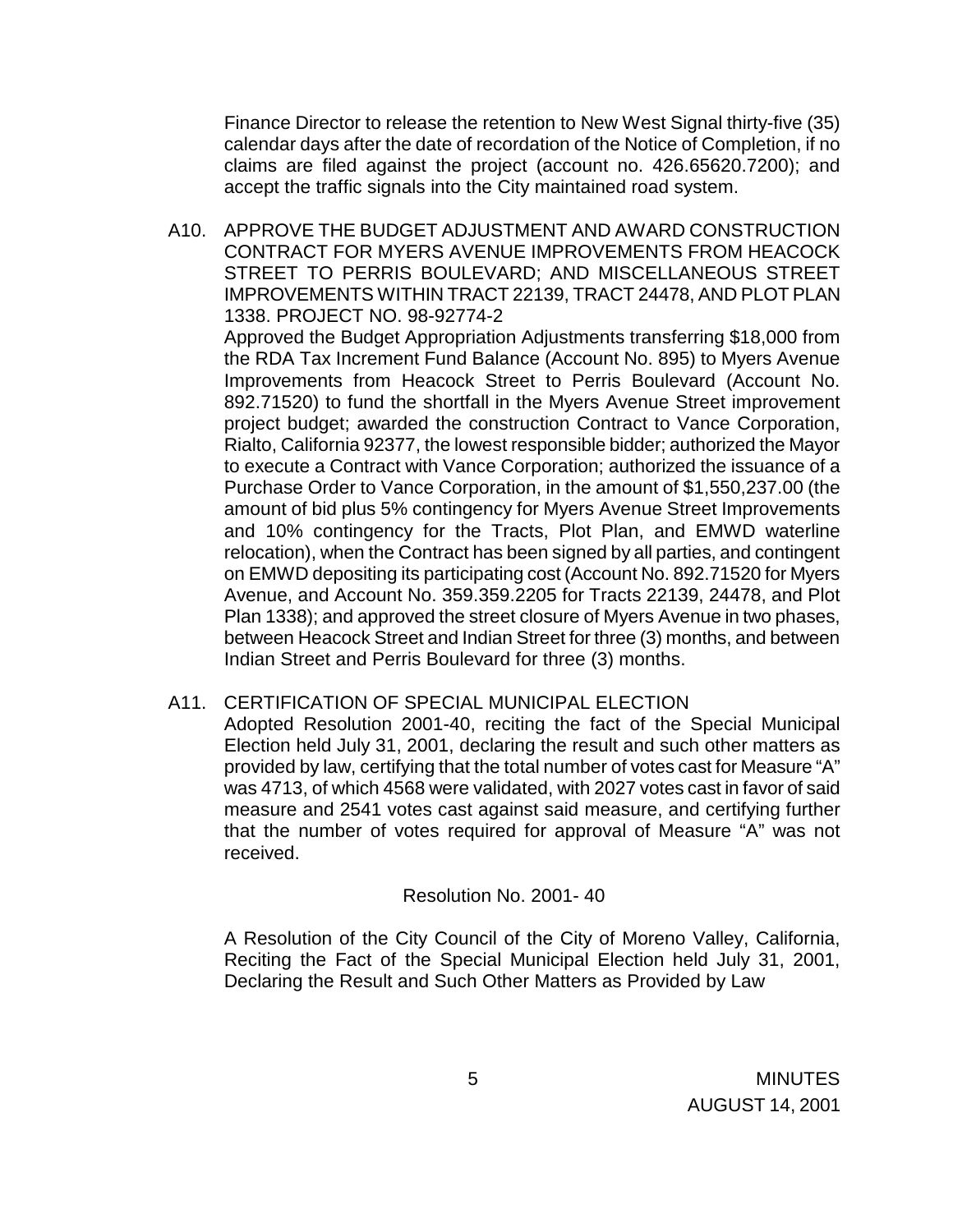A12. ACCEPTANCE OF ONE-TIME GRANT MONIES FROM THE CALIFORNIA DEPARTMENT OF EDUCATION, CHILD DEVELOPMENT SERVICES FOR PLAYGROUND SAFETY AND FACILITIES RENOVATION AND REPAIR PROJECT AND ADOPTING THE RESOLUTION TO CERTIFY THE APPROVAL OF THE CITY OF MORENO VALLEY AND MORENO VALLEY COMMUNITY SERVICES DISTRICT

Authorized the acceptance of the one-time grant monies in the amount of \$44,580 from the California Department of Education, Child Development Services. These grant monies are for the purpose of playground safety and facilities renovation and repair for fiscal years 2001/2002 and 2002/2003; and adopted Resolution No. 2001-46 and CSD No. 2001-16 to certify the approval of the City of Moreno Valley and Moreno Valley Community Services District to enter into an agreement with the California Department of Education for the purpose of making renovation and repairs to the three child care sites: Sunnymead Elementary, Rainbow Ridge Elementary and Vista Verde Middle, for the child care development program and to authorize the designated personnel, as shown on the resolution, to sign contract documents for fiscal years 2001/2002 and 2002/2003.

> Resolution No. 2001-46 and Resolution No. CSD 2001-16

A Resolution of the City Council of the City of Moreno Valley, California, and the Board of Directors of the Moreno Valley Community Services District Certifying the Approval to Enter into a Agreement with the California Department of Education for the Purpose of Adding Shade Structure to Two Sites, Making Repairs and Replacing Worn Out Equipment for the Child Care and Development Program and to Authorize Designated Personnel to Sign Contract Documents for Fiscal Years 2001/2002 and 2002/2003

## **B. CONSENT CALENDAR** - **COMMUNITY SERVICES DISTRICT**

- B1. ORDINANCES FIRST READING BY TITLE ONLY Waived reading of all Ordinance Introductions and read by title only.
- B2. MINUTES –SPECIAL MEETING OF JUNE 20, 2001 Approved as submitted.
- B3. MINUTES REGULAR MEETING OF JUNE 26, 2001 Approved as submitted.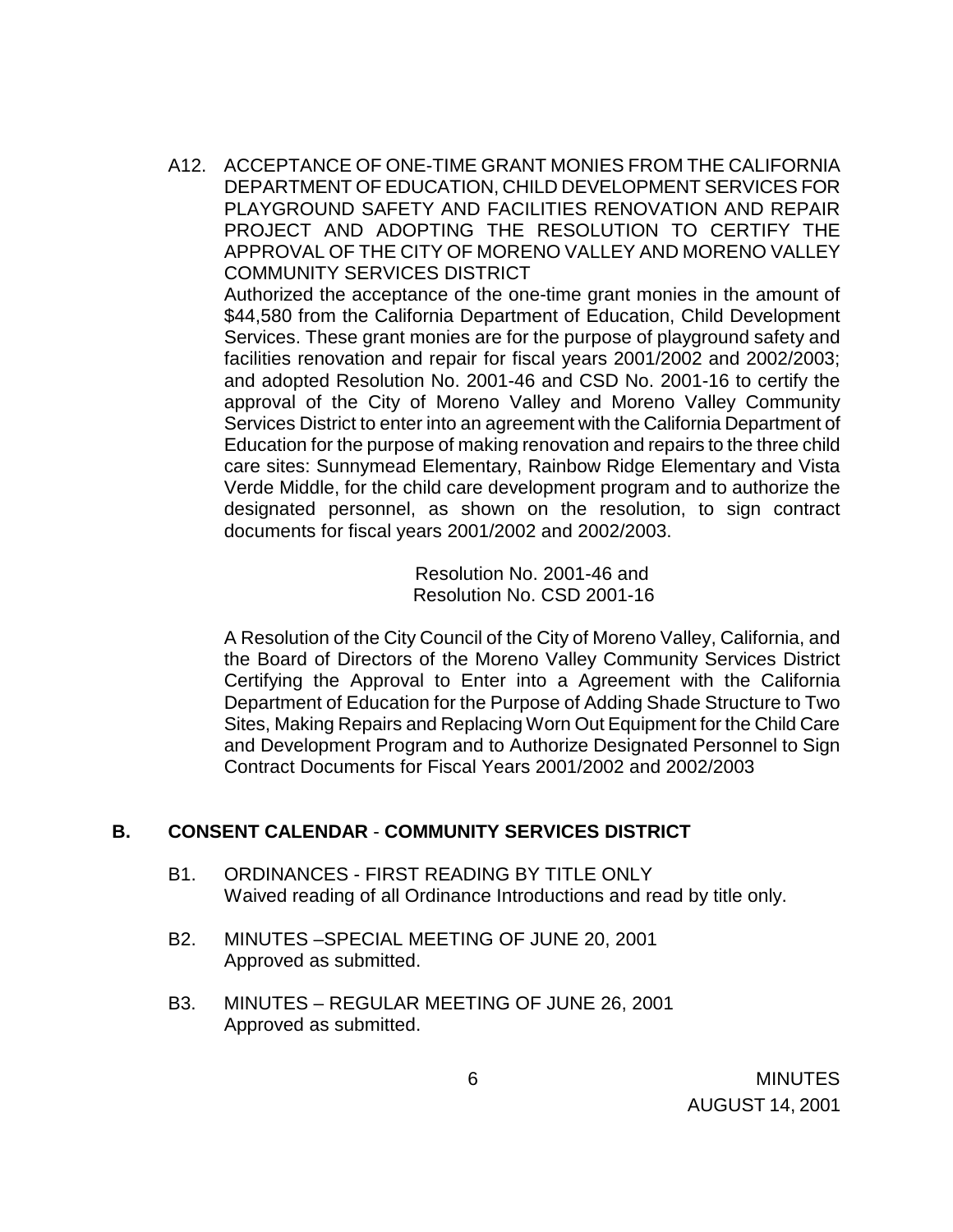- B4. CONTRACT CHANGE ORDER TO INCLUDE CONSTRUCTION SERVICES FOR KRISTEN COURT STREET LIGHTS PROJECT NO. SL 00/01 Amended the Contract Agreement (Project No. SL 00/01) with DBX, Inc. for the purpose of revising the scope of services to include contractor services for the construction and installation of six concrete streetlights along Kristen Court; authorized the President of the Board to execute said Amendment to the Contract Agreement for DBX, Inc; and authorized a Change Order to DBX, Inc. in an amount of \$17,792 to fund the additional scope of services.
- B5. AWARD OF CONTRACT MORENO VALLEY COMMUNITY SERVICES DISTRICT PROJECT NO. D-SG1/01 – MAINTENANCE OF STREETSCAPE LANDSCAPING AND IRRIGATION Approved the Agreement for landscape maintenance services with Excel Landscape, Inc., Corona, California; authorized the President of the Board to execute said Agreement with Excel Landscape, Inc.; and authorized the Purchasing Agent to issue open purchase orders to Excel Landscape, Inc. in the amounts of:
	- a) ONE HUNDRED FIFTY-FIVE THOUSAND THREE HUNDRED SEVENTY DOLLARS AND NO/100 (\$155,370.00) for ten months of base maintenance service through the end of Fiscal Year 2001/2002, and
	- b) TWELVE THOUSAND EIGHTY-THREE DOLLARS AND NO/100 (\$12,083.00) for anticipated Additional Work, per Section 3., paragraph d. of said Agreement
- B6. ACCEPTANCE OF ONE-TIME GRANT MONIES FROM THE CALIFORNIA DEPARTMENT OF EDUCATION, CHILD DEVELOPMENT SERVICES FOR PLAYGROUND SAFETY AND FACILITIES RENOVATION AND REPAIR PROJECT AND ADOPTING THE RESOLUTION TO CERTIFY THE APPROVAL OF THE CITY OF MORENO VALLEY AND MORENO VALLEY COMMUNITY SERVICES DISTRICT

Authorized the acceptance of the one-time grant monies in the amount of \$44,580 from the California Department of Education, Child Development Services. These grant monies are for the purpose of playground safety and facilities renovation and repair for fiscal years 2001/2002 and 2002/2003; and adopted Resolution No. 2001-46 and CSD No. 2001-16 to certify the approval of the City of Moreno Valley and Moreno Valley Community Services District to enter into an agreement with the California Department of Education for the purpose of making renovation and repairs to the three child care sites: Sunnymead Elementary, Rainbow Ridge Elementary and Vista Verde Middle, for the child care development program and to authorize the designated personnel. As shown on the resolution, to sign contract documents for fiscal years 2001/2002 and 2002/2003.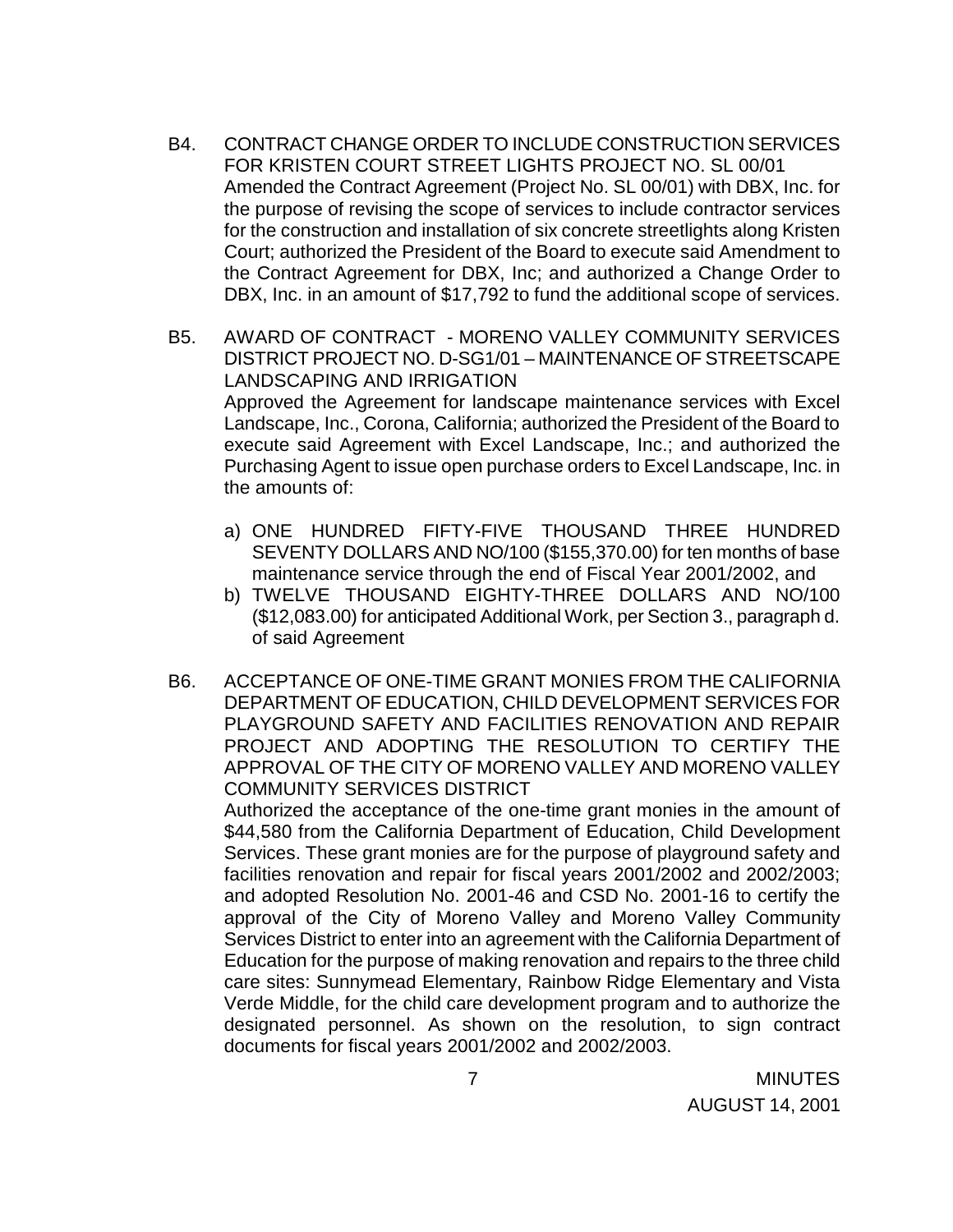Resolution No. 2001-46 and Resolution No. CSD 2001-16

A Resolution of the City Council of the City of Moreno Valley, California, and the Board of Directors of the Moreno Valley Community Services District Certifying the Approval to Enter into a Agreement with the California Department of Education for the Purpose of Adding Shade Structure to Two Sites, Making Repairs and Replacing Worn Out Equipment for the Child Care and Development Program and to Authorize Designated Personnel to Sign Contract Documents for Fiscal Years 2001/2002 and 2002/2003

### **C. CONSENT CALENDAR** - **COMMUNITY REDEVELOPMENT AGENCY**

- C1. ORDINANCES FIRST READING BY TITLE ONLY Waived reading of all Ordinance Introductions and read by title only.
- C2. MINUTES –SPECIAL MEETING OF JUNE 20, 2001 Approved as submitted.
- C3. MINUTES REGULAR MEETING OF JUNE 26, 2001 Approved as submitted.
- C4. CAPITAL IMPROVEMENTS PROJECT; DETERMINATIONS PURSUANT TO SECTION 33445 OF THE CALIFORNIA HEALTH AND SAFETY CODE Adopted Resolution No. RDA 2001-03:

Resolution No. RDA 2001-03

A Resolution of the Board of Directors of the Community Redevelopment Agency of the City of Moreno Valley Making Necessary Determinations Pursuant to Section 33445 of the California State Health and Safety Code for Redevelopment Agency Funding of Public Improvements

## **D. REPORT OF ACTION FROM CLOSED SESSION BY CITY ATTORNEY, IF ANY - NONE**

8 MINUTES AUGUST 14, 2001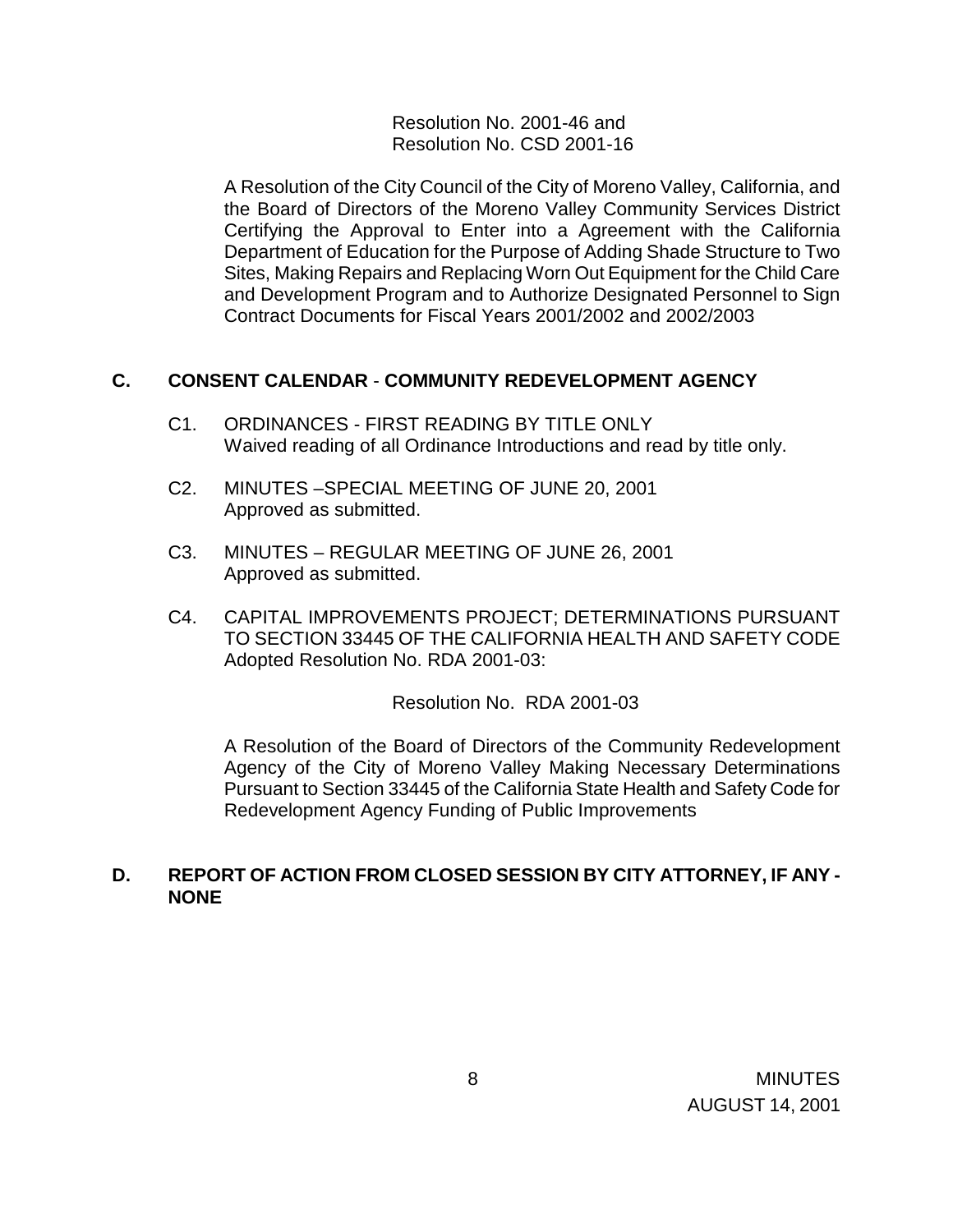## **E. PUBLIC HEARINGS**

E1. AMENDMENT (PA00-0038) TO TITLE 9 OF THE MUNICIPAL CODE TO UPDATE AND STREAMLINE THE CITY'S INDUSTRIAL DISTRICTS, ELIMINATE THE AGRICULTURE AND TOURIST RECREATION COMMERCIAL DISTRICTS, AND TO SIMPLIFY THE LISTING OF OFFICE DISTRICT USES AND MAKE OTHER MINOR MODIFICATIONS TO THE PERMITTED USES TABLE

 Mayor Flickinger opened the public testimony portion of the public hearing at 7:39 p.m.; there being none, public testimony was closed.

 Councilmember White made a motion, seconded by Mayor Pro Tem Batey to recognize that the proposed amendment is exempt from the California Environmental Quality Act pursuant to Section 15061 of the CEQA Guidelines; and introduced Ordinance No. 590, thereby amending Title 9 of the Municipal Code (PA00-0038). Motion carried unanimously. Roll call vote.

Ordinance No. 590

An Ordinance of the City Council of the City of Moreno Valley, California, Amending Portions of Chapters 9.02, 9.04, 9.05, 9.06 and 9.15 of Title 9 of the City of Moreno Valley Municipal Code, Relating to Consolidation of Office Uses in the Permitted Uses Table, Elimination of the Agriculture and Tourist Recreation Commercial Districts, the Definition of the Business Park – Mixed Use District, Modification of Industrial Site Development Standards, Relocation of the Residential Single Family District in the Permitted Uses Table, and Modification to the Business Park – Mixed Use Permitted Uses

 E2. GENERAL PLAN AMENDMENT AND CHANGE OF ZONE (PA01-0014) PLOT PLAN (PA01-0013)

Mayor Flickinger opened the public testimony portion of the public hearing at 7:41 p.m.; there being none, public testimony was closed.

 Councilmember White made a motion, seconded by Councilmember Stewart that the City Council adopt Resolution No. 2001-41. Motion carried 4-1, Mayor Pro Tem Batey opposed. Roll call vote.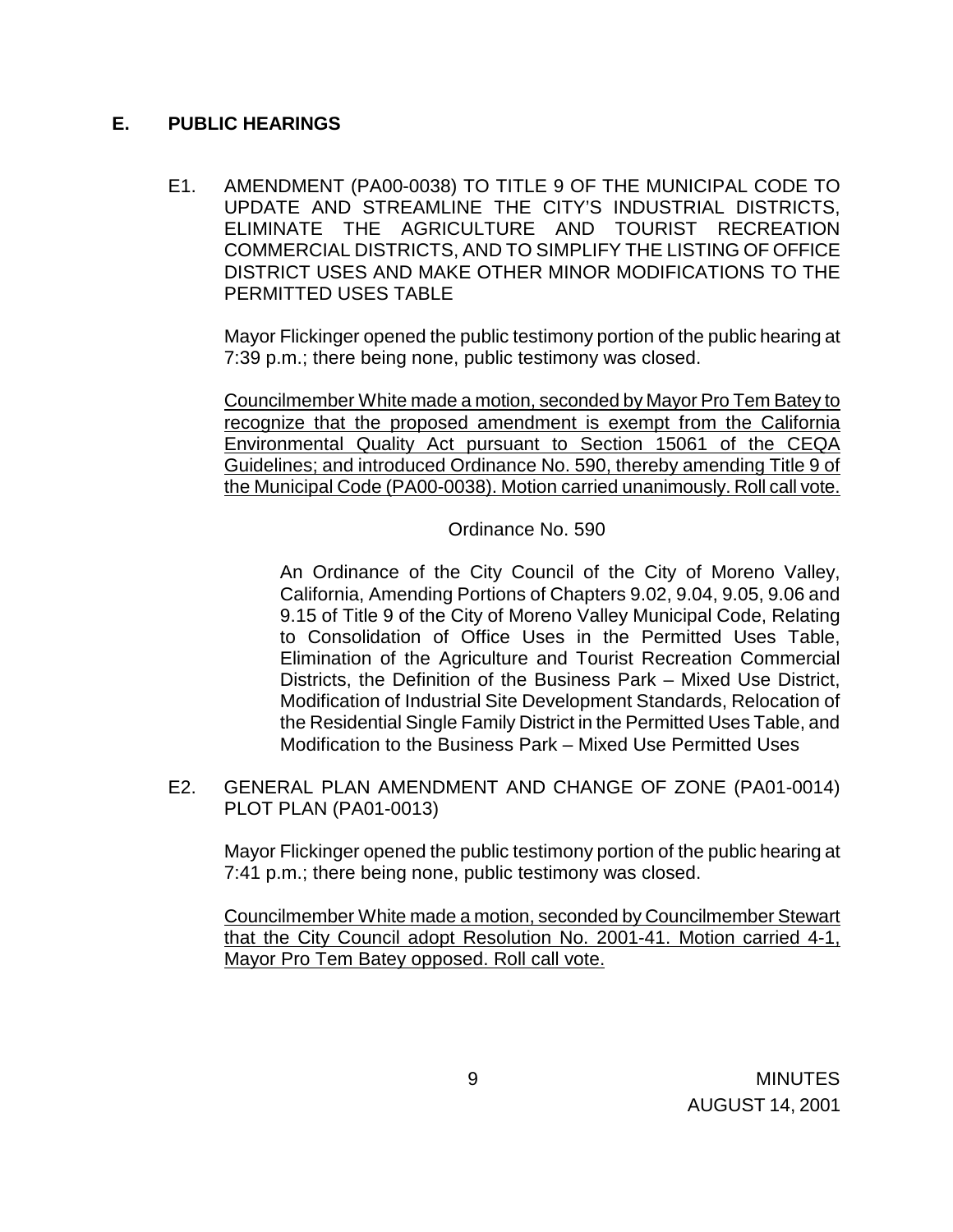#### Resolution No. 2001-41

 A Resolution of the City Council of the City of Moreno Valley, California, Recommending Approval of PA01-0013, a General Plan Amendment from Office (O) to Community Commercial (CC)

 Councilmember White made a motion, seconded by Councilmember Stewart to adopt Resolution No. 2001-42. Motion carried 4-1, Mayor Pro Tem Batey opposed. Roll call vote.

### Resolution No. 2001-42

 A Resolution of the City Council of the City of Moreno Valley, California, Recommending Approval of PA01-0014, A Plot Plan for the Construction of a 68,450 Square Foot Storage Facility with 597 Storage Units and a Caretaker's Residence

 Councilmember White made a motion, seconded by Councilmember West to introduce Ordinance 591, recommending approval of PA01-0013, approving a General Plan Amendment from Office (O) to Community Commercial (CC), and PA01-0014, a plot plan for the construction of a 68,450 square foot storage facility with 597 storage units and a caretaker's residence. Motion carried 4-1, Mayor Pro Tem Batey opposed. Roll call vote.

### Ordinance No. 591

 An Ordinance of the City Council of the City of Moreno Valley, California (PA01-0013), Amending the Official Zoning Atlas of Said City, Changing the Zone From Office (O) to Community Commercial on a 2.82 Acre Parcel of Land Located at 13870 Indian Avenue

 E3. RESOLUTION NO. 2001-43 ORDERING THE VACATION OF EDWIN ROAD FROM PERRIS BOULEVARD TO APPROXIMATELY 2,000 FEET EASTERLY THEREOF

Mayor Flickinger opened the public testimony portion of the public hearing at 7:58 p.m.; there being none, public testimony was closed.

 Councilmember Stewart made a motion, seconded by Mayor Pro Tem Batey to adopt Resolution No. 2001-43, as amended. Motion carried unanimously. Roll call vote.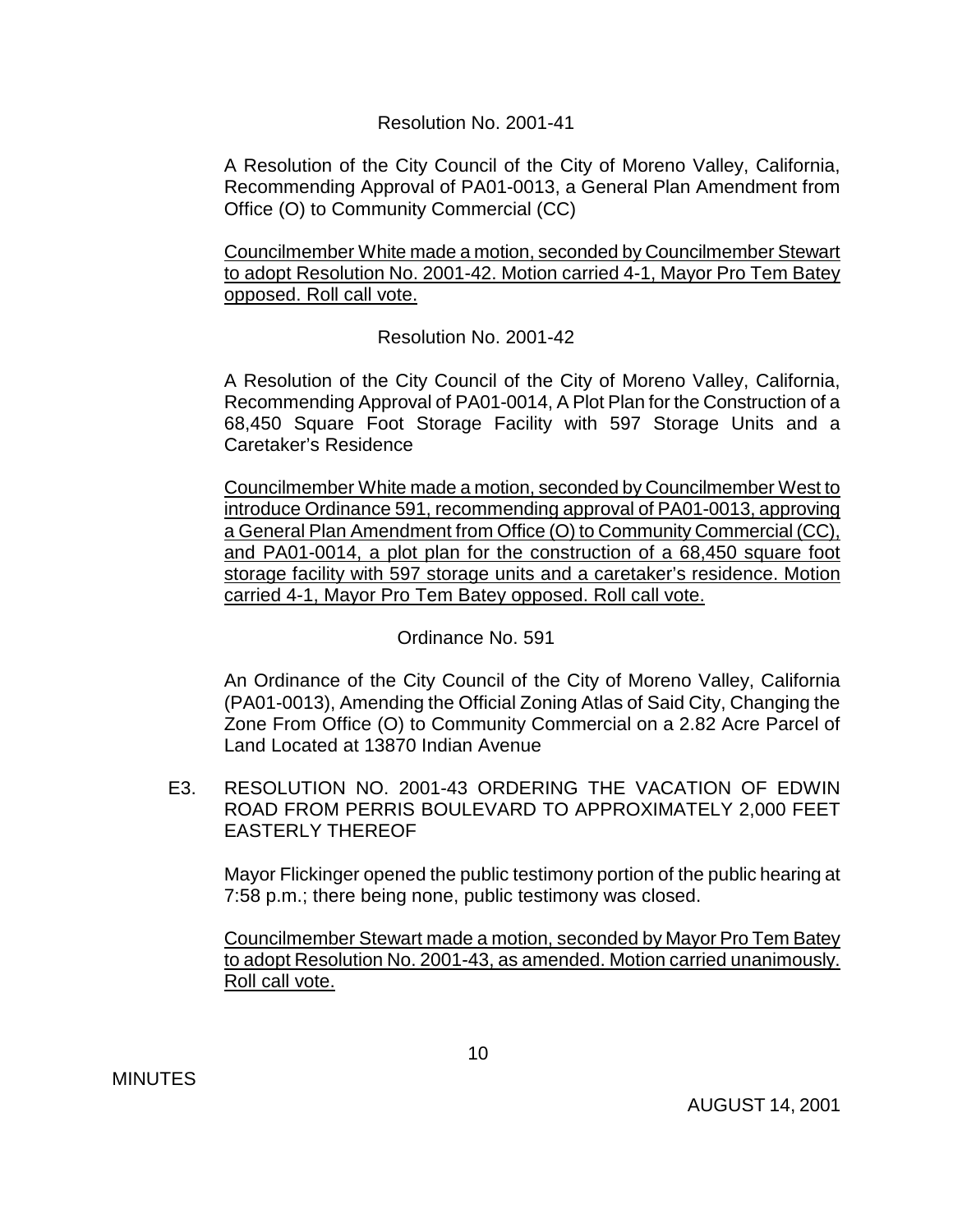Resolution No. 2001-43

A Resolution of the City Council of the City of Moreno Valley, California, Vacating a Certain Portion of Edwin Road, from Perris Boulevard to Approximately 2,000 feet Easterly Thereof

 Councilmember Stewart made a motion, seconded by Mayor Pro Tem Batey to direct the City Clerk to certify said Resolution and transmit a copy of the Resolution to the office of the County Recorder for recordation. Motion carried unanimously.

#### **RECESS; RECONVENE**

 E4. PA00-0001 (CONDITIONAL USE PERMIT); P00-041 (ADMINISTRATIVE PLOT PLAN). APPLICANT: CHEVRON PRODUCTS COMPANY. LOCATION: ON THE WEST SIDE OF FREDERICK STREET, SOUTHWEST OF THE HIGHWAY 60 OFF-RAMP

 Mayor Flickinger opened the public testimony portion of the public hearing at 8:45 p.m.

Richard Loyd – Representing Chevron Products Co.

1) Spoke in support of proposed project

Robert Fiscus – Representing RFA/Chevron

1) Spoke on behalf of project

John Loper – Representing the Fritz Duda Company

1) Addressed concerns of Council regarding proposed project

Item continued to later in agenda

**RECESS; RECONVENE**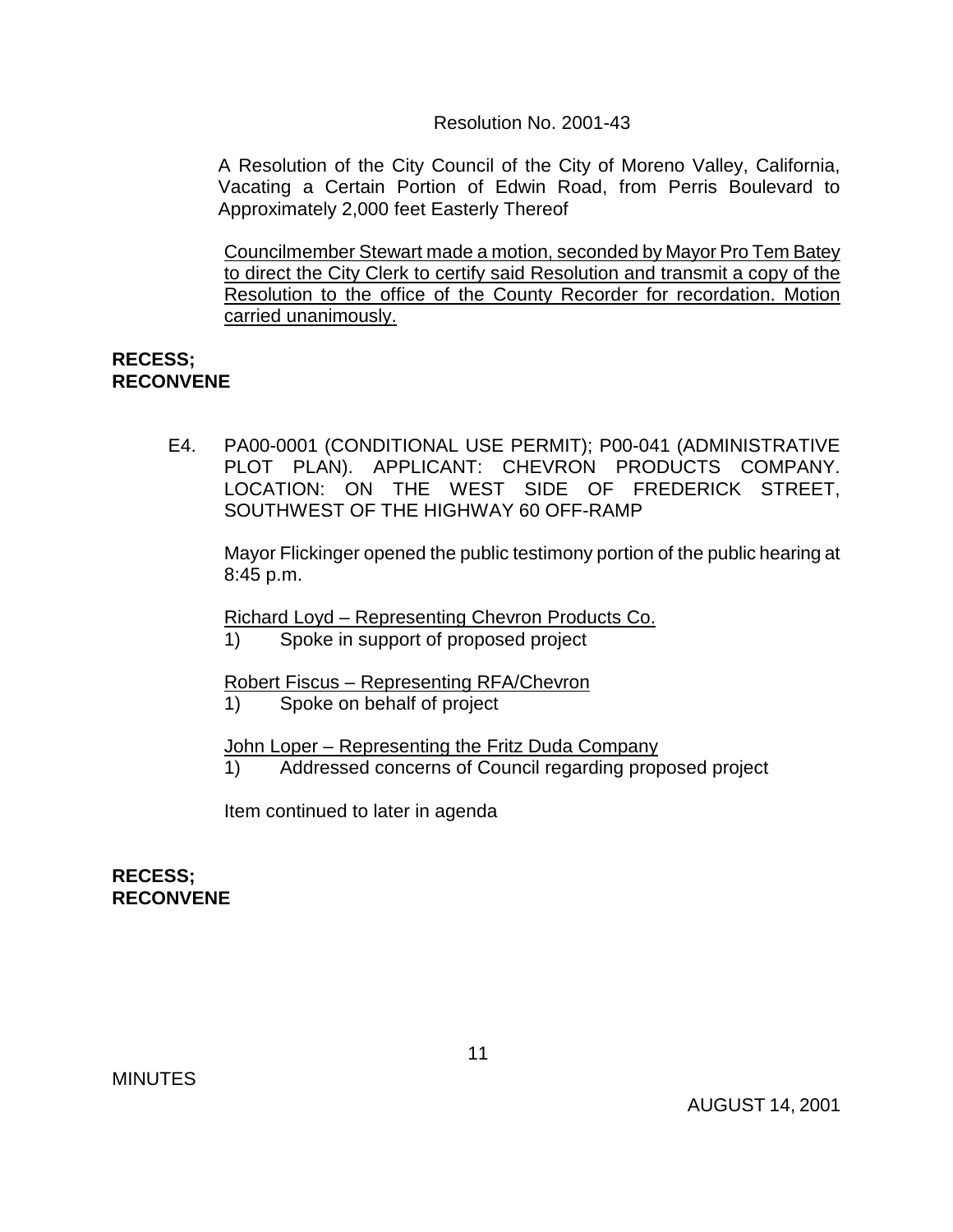## **AGENDA ORDER**

#### **F. REPORTS**

#### F3. RESOLUTION NO. 2001-45, INLAND EMPIRE AIRPORT CAPACITY **NEEDS**

 Mayor Flickinger opened the agenda item for public comments; there being none, public comments were closed.

 Councilmember Stewart made a motion, seconded by Councilmember White to adopt Resolution No. 2001-45, recommending the City Council support efforts to plan effectively for the future aviation needs of the Inland Empire including options for expanded airport use at March GlobalPort. Motion carried unanimously. Roll call vote.

Resolution No. 2001-45

 A Resolution of the City Council of the City of Moreno Valley, California, Supporting Efforts to Plan Effectively for the Future Aviation Needs of the Inland Empire Including Options for Expanded Airport Use at March **Globalport** 

F1. REPORT TO CONSIDER PUBLIC COMMENTS REGARDING COMMUNITY SERVICES DISTRICT ZONE B (RESIDENTIAL STREET LIGHTING) MAIL BALLOT PROCEEDINGS FOR TRACT 29732 (AND ALL ASSOCIATED PHASES)

 Mayor Flickinger opened the agenda item for public comments; there being none, public comments were closed.

 Councilmember White made a motion, seconded by Mayor Pro Tem Batey to receive and file. Motion carried unanimously.

 F2. REPORT TO CONSIDER PUBLIC COMMENTS REGARDING COMMUNITY SERVICES DISTRICT ZONE B (RESIDENTIAL STREET LIGHTING) MAIL BALLOT PROCEEDINGS FOR TRACT 30026 (AND ALL ASSOCIATED PHASES)

 Mayor Flickinger opened the agenda item for public comments; there being none, public comments were closed.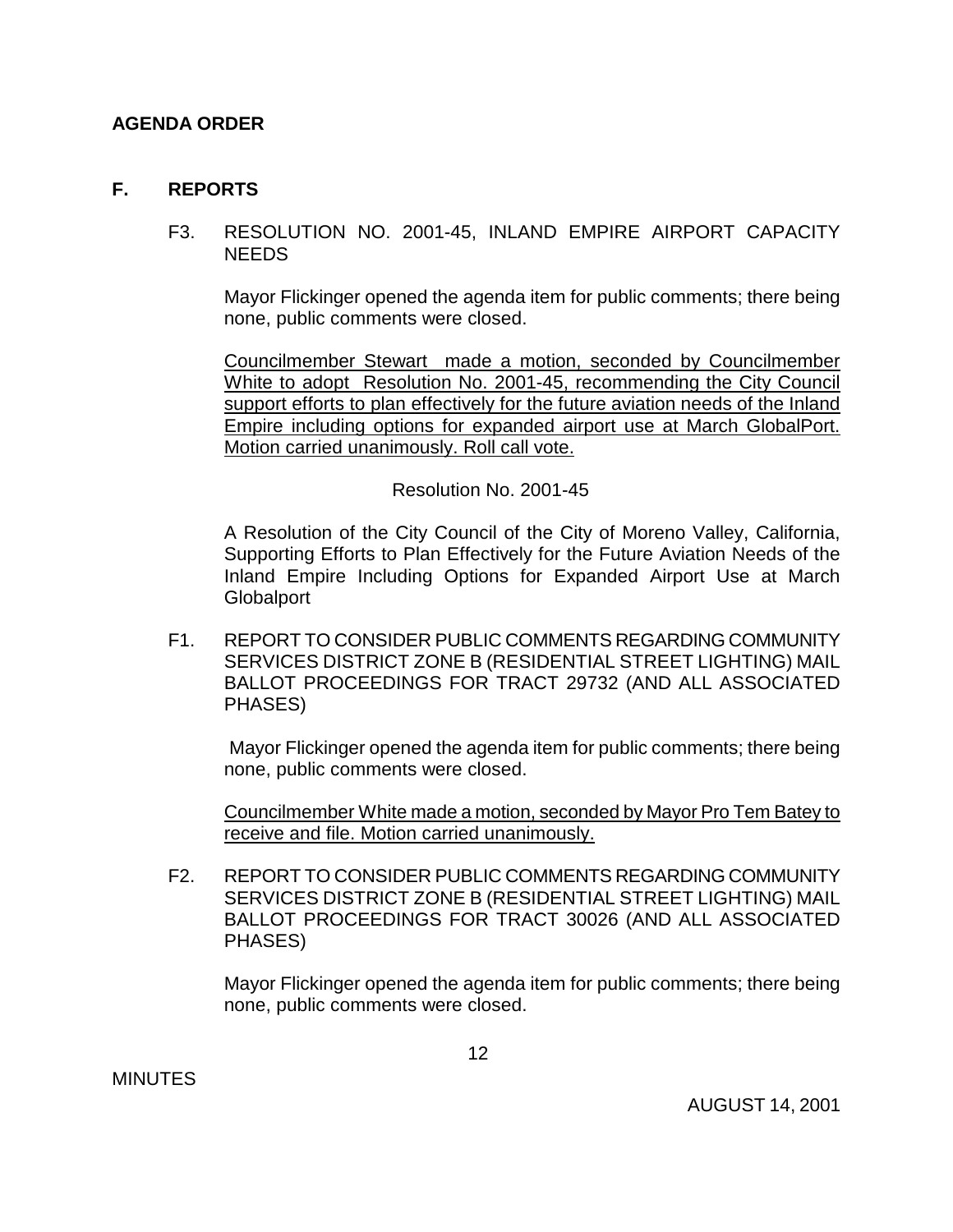Councilmember White made a motion, seconded by Mayor Pro Tem Batey to receive and file. Motion carried unanimously.

# • **ITEMS REMOVED FROM CONSENT CALENDARS FOR DISCUSSION OR SEPARATE ACTION**

A9. AGREEMENT FOR PROFESSIONAL CONSULTANT SERVICES, PROJECT NO. 01-12556330, FISCAL YEAR 2001/2002, ANNUAL PAVEMENT RESURFACING PROGRAM

 Councilmember White made a motion, seconded by Councilmember West to approve the "Agreement for Professional Consultant Services" with Berryman and Henigar Offices, 2001 East First Street, Santa Ana, California 92705-4020, to provide engineering and design services for the Annual Pavement Resurfacing Program; authorize the Mayor to execute said "Agreement for Professional Consultant Services" with Berryman and Henigar Offices; and authorize the issuance of a Purchase Order to Berryman and Henigar, in the amount of \$125,000 when the Agreement has been signed by all parties (Account No. 125.56330). Motion carried 4-1, Mayor Pro Tem Batey opposed.

# **AGENDA ORDER**

 E4. PA00-0001 (CONDITIONAL USE PERMIT); P00-041 (ADMINISTRATIVE PLOT PLAN). APPLICANT: CHEVRON PRODUCTS COMPANY. LOCATION: ON THE WEST SIDE OF FREDERICK STREET, SOUTHWEST OF THE HIGHWAY 60 OFF-RAMP (CONTINUED )

 Juan Garcia of Chevron stated that Chevron would be willing to submit for a 60-day extension in writing to address the concerns. Requested that this item come back to the Council and not to the Planning Commission.

 Councilmember Stewart made a motion, seconded by Mayor Flickinger that the City Council authorize the agreement with Chevron to continue this matter for no later than sixty days to bring it back to the City Council specifically and only to deal with the issues concerning the traffic and the traffic flow. Motion carried unanimously. Roll call vote.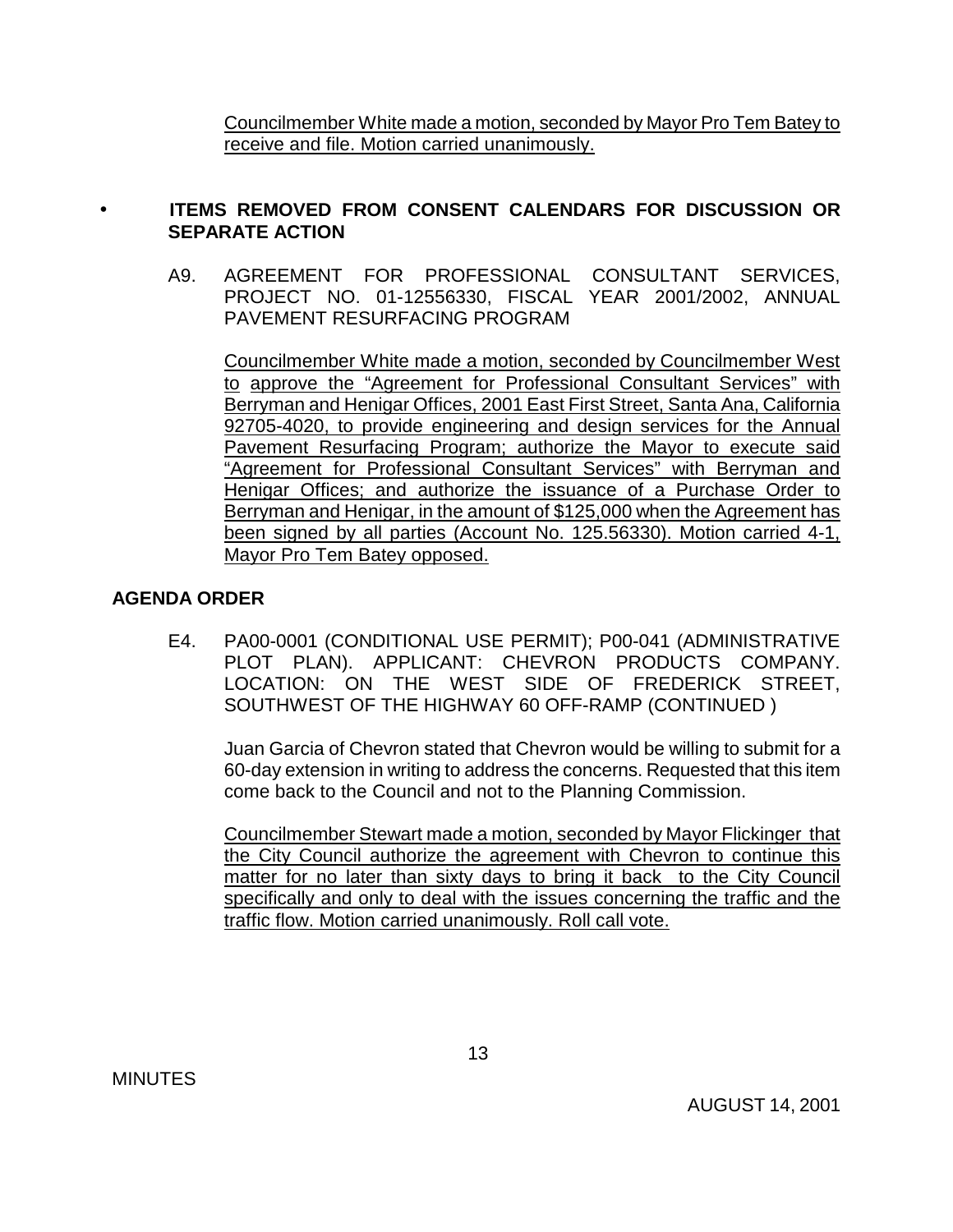## **F. REPORTS**

## F4. LEGISLATIVE UPDATE

 Councilmember White made a motion, seconded by Mayor Pro Tem Batey to receive and file the Legislative Status Report. Motion carried unanimously.

F5. DISCUSSION REGARDING SUSPENDING PERMIT FEES FOR HOME IMPROVEMENTS RELATED TO ENERGY SAVINGS FOR THE DURATION OF THE ENERGY CRISIS

Mayor Flickinger opened the agenda item for public comments.

Kenneth Loomis – 25370 Ramblewood Court

1) Questioned if the City will have a power generating plant

 Councilmember White made a motion, seconded by Mayor Pro Tem Batey to continue the item to the Council Meeting of August 28, 2001. Motion carried unanimously.

# **G. LEGISLATIVE ACTIONS**

ORDINANCES - 1ST READING & INTRODUCTION - NONE

ORDINANCES - 2ND READING & ADOPTION

 G1. ADOPTION OF ORDINANCE NO. 589 (RECEIVED FIRST READING AND INTRODUCTION ON JUNE 26, 2001 ON A 5-0 VOTE)

 Councilmember White made a motion, seconded by Councilmember Stewart to adopt Ordinance No. 589. Motion carried unanimously. Roll call vote.

Ordinance No. 589

 An Ordinance of the City Council of the City of Moreno Valley, Approving Towngate Specific Plan Amendment No. 3 (P01-006) and Amending the Official Zoning Atlas in Accordance with Said Specific Plan Amendment, Located and Generally Bounded by Day Street to the West, Eucalyptus Avenue to the North, Elsworth Street to the East, and Cottonwood Avenue to the South

**MINUTES** 

AUGUST 14, 2001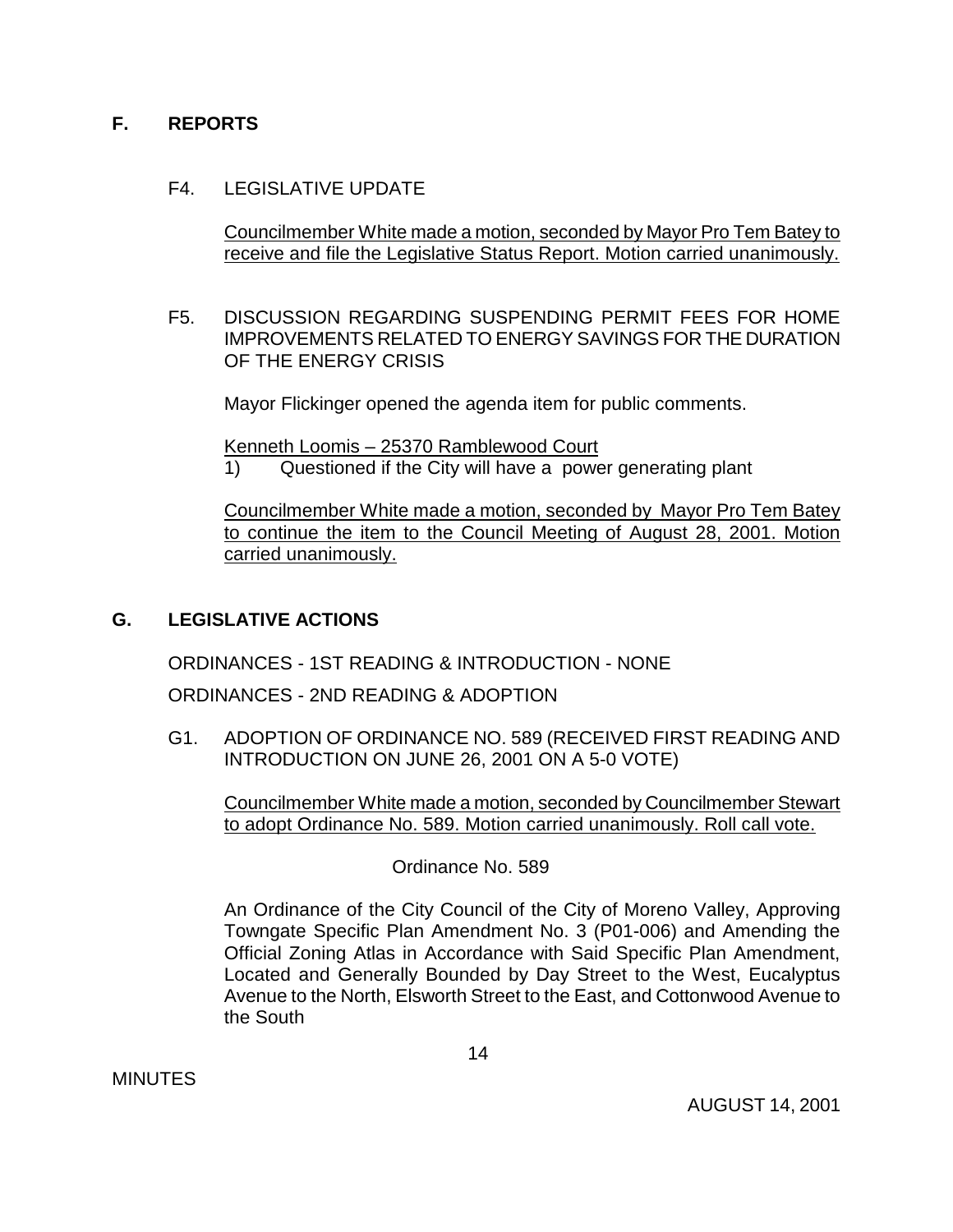## ORDINANCES - URGENCY ORDINANCES – NONE RESOLUTIONS – NONE

## **CONTINUATION OF PUBLIC COMMENTS ON MATTERS NOT ON THE AGENDA**, **IF NEEDED - NONE**

## **CLOSING COMMENTS AND/OR REPORTS OF THE CITY COUNCIL, COMMUNITY SERVICES DISTRICT, OR COMMUNITY REDEVELOPMENT AGENCY**

Councilmember West

1) Thanked Karen Reams for coordinating Moreno Valley's "Beach Day" on the Metrolink from Riverside to San Clemente on August 25<sup>th</sup>

Councilmember Stewart

- 1) Announced that the soccer fields should be renovated soon
- 2) Commented on the Library election survey results were obviously wrong
- 3) Stated we need the funds generated by the Utility User's Tax to keep our Public Safety services

Councilmember White

1) Stated that the Council is very cognizant of the Brown Act and does everything possible not to violate it

Mayor Flickinger

- 1) Announced that the ASA Tournament girls 10 years and under was a fantastic event – thanked the Parks and Recreation Department
- 2) Stated that an out-of-town resident caused the criminal activity that occurred at the ASA Tournament and felt the way the incident was handled was phenomenal
- 3) Commented on the low voter turnout at the Special Election for the Library Parcel Tax – encouraged the public to get out and vote